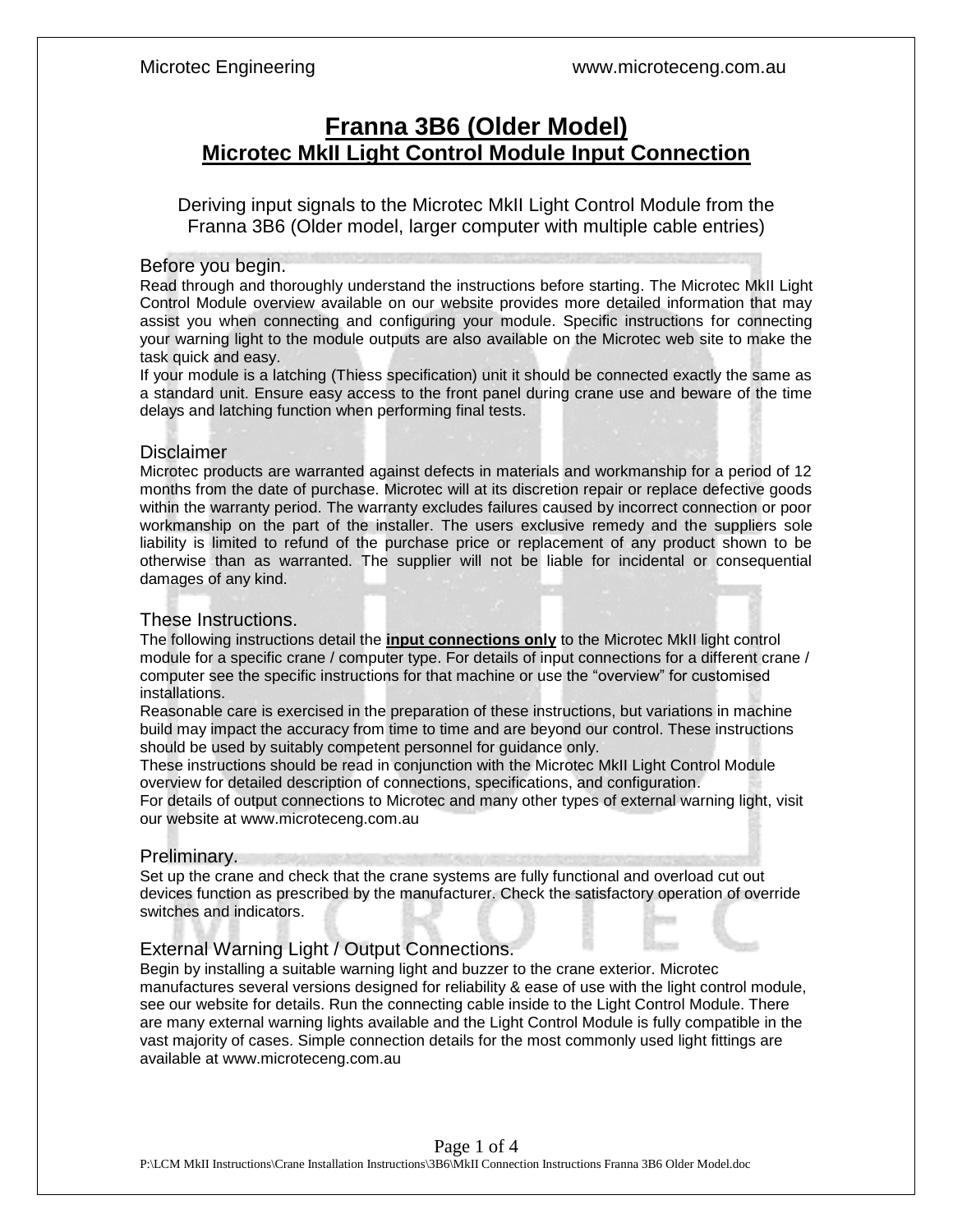### Input Connections.

The Light Control Module requires electrical inputs from the machine to activate the outputs. Some signals that may be required are:

•90% load or Pre Warning extending the state of the Marning of All potentially unsafe overrides<br>•100% load or Motion Cut extending the state of the Marning of Anti two block / overhoist alarm •Anti two block / overhoist alarm

Possible connection points from which these signals may be derived are detailed in table 1. Begin by verifying the change in voltage for the given function at the prescribed connection points with a volt meter. When sure of the connections isolate or disconnect the batteries before commencing electrical work.

| Light<br>Module<br>Input<br>connection<br>Fig 2. | Function              | Connection Point, Position, Description.                                                                                                                                                                                                                                                                                                                                                                                      |  |  |
|--------------------------------------------------|-----------------------|-------------------------------------------------------------------------------------------------------------------------------------------------------------------------------------------------------------------------------------------------------------------------------------------------------------------------------------------------------------------------------------------------------------------------------|--|--|
|                                                  | 90%                   | Loosen the gland nut from a spare or one of the larger cable glands to allow 2 new<br>wires to be threaded into the 3B6 computer. (Note: computer, not display unit) Locate<br>Pin 29 and connect one of the wires from 3B6 pin 29 to the Light Control Module input<br>terminal 1.                                                                                                                                           |  |  |
| $\overline{2}$                                   | 100%                  | Locate Pin 30 and connect the second of the wires from 3B6 pin 30 to the Light Control<br>Module input terminal 2.                                                                                                                                                                                                                                                                                                            |  |  |
| 3                                                | Override              | Remove the LMI override switch from the dash and locate the switched output signal<br>from the switch. Cut the output signal wire and insert a diode, connect a wire from the<br>switch terminal to the Light Control Module input terminal 3. Cover the connections and<br>diode with sleeving to insulate.<br>New signal wire to Light Control Module<br><b>New Diode</b><br><b>CRANE</b><br>CCT.<br>Switch<br>Illumination |  |  |
| 4                                                | Not Used              | <b>No Connection</b>                                                                                                                                                                                                                                                                                                                                                                                                          |  |  |
| 5                                                | <b>Not Used</b>       | <b>No Connection</b>                                                                                                                                                                                                                                                                                                                                                                                                          |  |  |
| $\overline{6}$                                   | Not Used              | <b>No Connection</b>                                                                                                                                                                                                                                                                                                                                                                                                          |  |  |
| 12/24V                                           | Supply 12<br>or $24V$ | Remove the crane / travel switch from the dash and test the switch terminals for the<br>24V switched supply to the 3B6. Tap into the switched supply and connect it into the<br>supply 12/24V terminal of the Light Control Module through a 3A fuse. The crane will<br>need to be in low range with air pressure up to enter crane mode.                                                                                     |  |  |
| <b>GND</b>                                       | Supply<br><b>GND</b>  | Terminate the supply Ground of the Light Control Module to a suitable reliable ground<br>point.                                                                                                                                                                                                                                                                                                                               |  |  |

*Table 1 Signal Connections*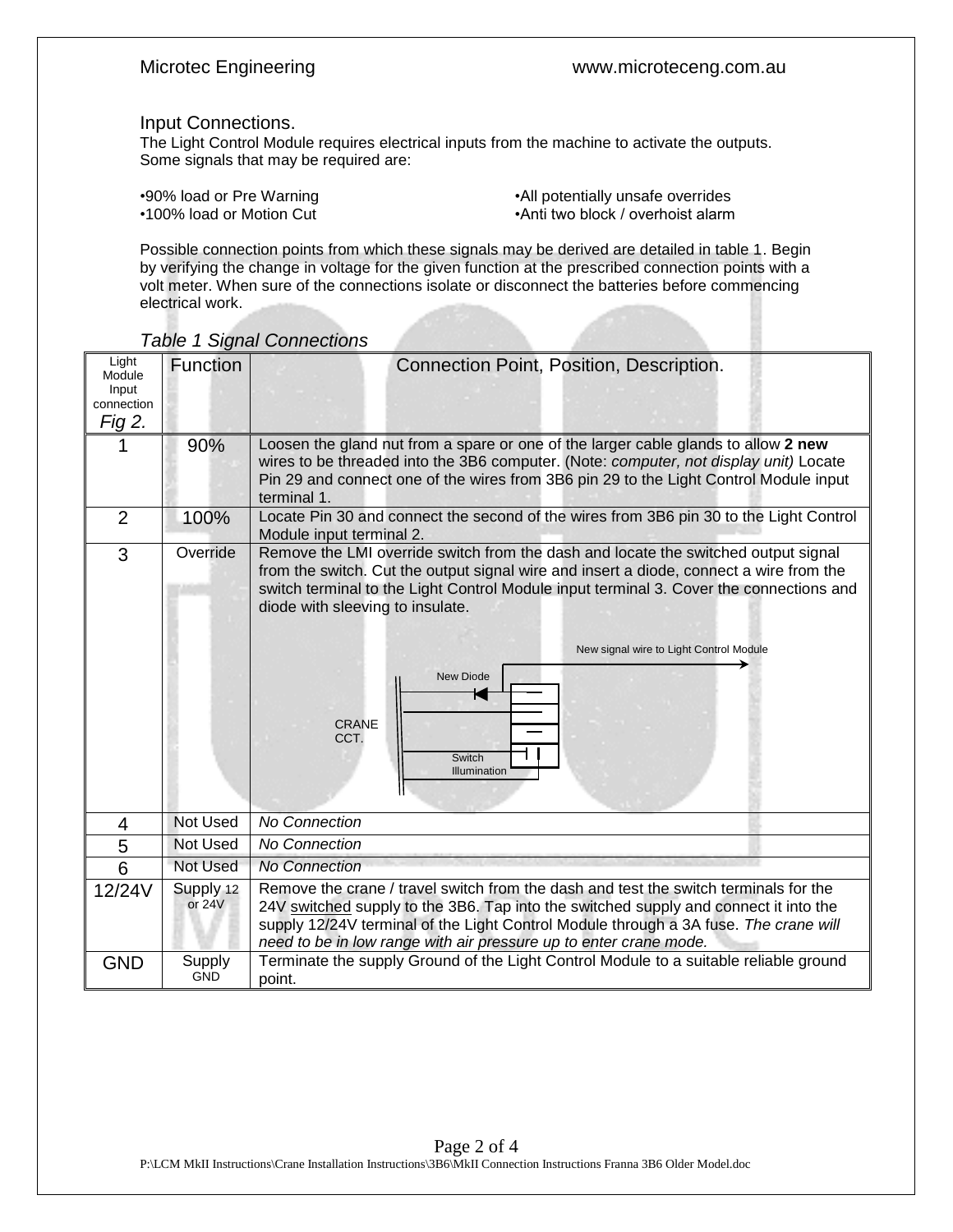### Input sensitivity.

The input sensitivity of the light control module inputs should be set to the values in Table 3. For more information on configuration see Microtec MkII Light Control Module overview.





## Input Polarity

On completion of the wiring the normal input polarity of the Light Control Module must be set as follows:



# Pull Up Resistors

The Pull Up resistors should be set on the Light Control Module as follows: